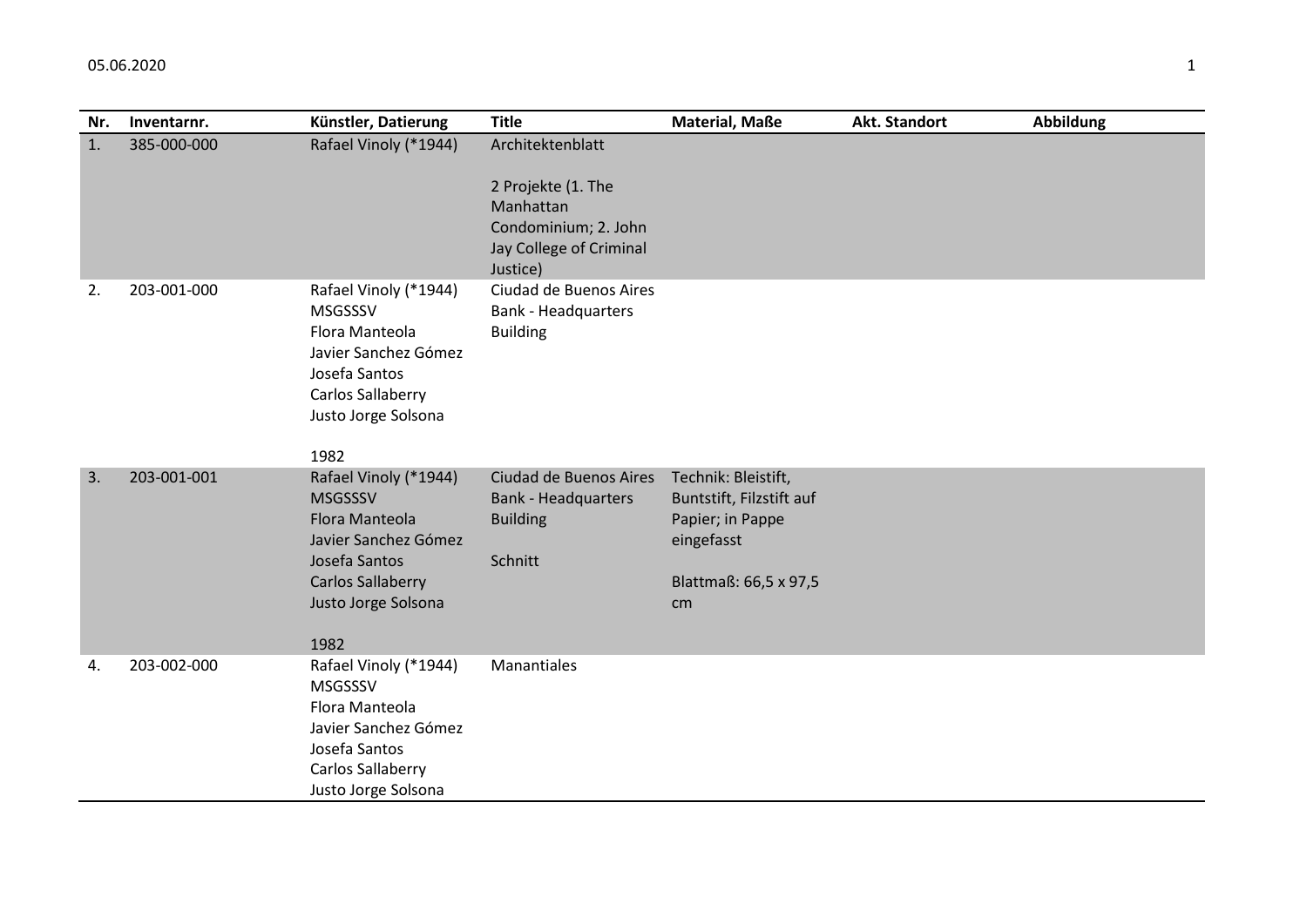|    |             | 1982                                                                                                                                                                 |                                       |                                                                                               |
|----|-------------|----------------------------------------------------------------------------------------------------------------------------------------------------------------------|---------------------------------------|-----------------------------------------------------------------------------------------------|
| 5. | 203-002-001 | Rafael Vinoly (*1944)<br><b>MSGSSSV</b><br><b>Flora Manteola</b><br>Javier Sanchez Gómez<br>Josefa Santos<br><b>Carlos Sallaberry</b><br>Justo Jorge Solsona<br>1982 | <b>Manantiales</b><br>Detail, Eingang | Technik: Buntstift,<br><b>Bleistift auf Papier</b><br>Bildmaß: 50 x 50 cm                     |
| 6. | 203-002-002 | Rafael Vinoly (*1944)<br><b>MSGSSSV</b><br>Flora Manteola<br>Javier Sanchez Gómez<br>Josefa Santos<br>Carlos Sallaberry<br>Justo Jorge Solsona<br>1982               | Manantiales<br>Lageplan               | Technik: Lichtpause,<br>koloriert mit Buntstift,<br>Tusche<br>Bildmaß: 66 x 93,2 cm           |
| 7. | 203-002-003 | Rafael Vinoly (*1944)<br><b>MSGSSSV</b><br><b>Flora Manteola</b><br>Javier Sanchez Gómez<br>Josefa Santos<br><b>Carlos Sallaberry</b><br>Justo Jorge Solsona<br>1982 | <b>Manantiales</b><br>Ansicht         | Technik: Zeichnung,<br><b>Bleistift und Buntstift</b><br>auf Papier<br>Bildmaß: 49,7 x 100 cm |
| 8. | 203-002-004 | Rafael Vinoly (*1944)<br><b>MSGSSSV</b><br>Flora Manteola<br>Javier Sanchez Gómez                                                                                    | Manantiales<br>Grundriss              | Technik: Tusche, auf<br>Papier<br>Bildmaß: 69,6 x 102 cm                                      |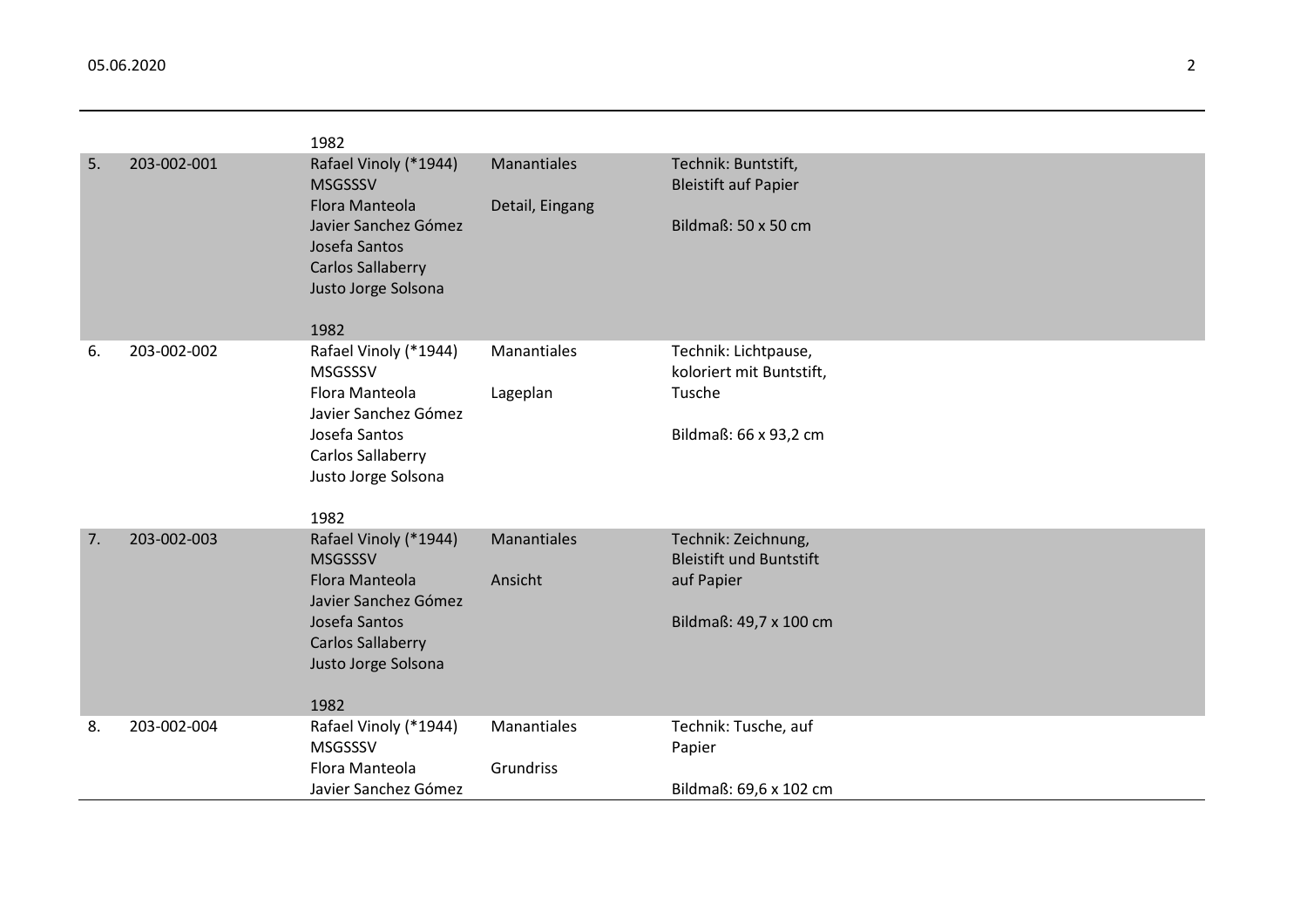|     |             | Josefa Santos                            |                           |                         |
|-----|-------------|------------------------------------------|---------------------------|-------------------------|
|     |             | Carlos Sallaberry                        |                           |                         |
|     |             | Justo Jorge Solsona                      |                           |                         |
|     |             | 1982                                     |                           |                         |
| 9.  | 203-003-000 | Rafael Vinoly (*1944)                    | ATC - Argentina Colour    |                         |
|     |             | <b>MSGSSSV</b>                           | <b>Television Channel</b> |                         |
|     |             | Flora Manteola                           |                           |                         |
|     |             | Javier Sanchez Gómez                     |                           |                         |
|     |             | Josefa Santos                            |                           |                         |
|     |             | <b>Carlos Sallaberry</b>                 |                           |                         |
|     |             | Justo Jorge Solsona                      |                           |                         |
|     |             | 1978                                     |                           |                         |
| 10. | 203-003-001 | Rafael Vinoly (*1944)                    | ATC - Argentina Colour    | Material: Druck         |
|     |             | MSGSSSV                                  | <b>Television Channel</b> | coloriert mit Buntstift |
|     |             | Flora Manteola                           |                           |                         |
|     |             | Javier Sanchez Gómez                     | Ansicht von oben          | Blattmaß: 76 x 74 cm    |
|     |             | Josefa Santos                            |                           |                         |
|     |             | Carlos Sallaberry<br>Justo Jorge Solsona |                           |                         |
|     |             |                                          |                           |                         |
|     |             | 1978                                     |                           |                         |
| 11. | 203-004-000 | Rafael Vinoly (*1944)                    | Prourban                  |                         |
|     |             | <b>MSGSSSV</b>                           |                           |                         |
|     |             | Flora Manteola                           |                           |                         |
|     |             | Javier Sanchez Gómez<br>Josefa Santos    |                           |                         |
|     |             | <b>Carlos Sallaberry</b>                 |                           |                         |
|     |             | Justo Jorge Solsona                      |                           |                         |
|     |             |                                          |                           |                         |
|     |             | 1982                                     |                           |                         |
| 12. | 203-004-001 | Rafael Vinoly (*1944)                    | Prourban                  | Material: Tusche auf    |